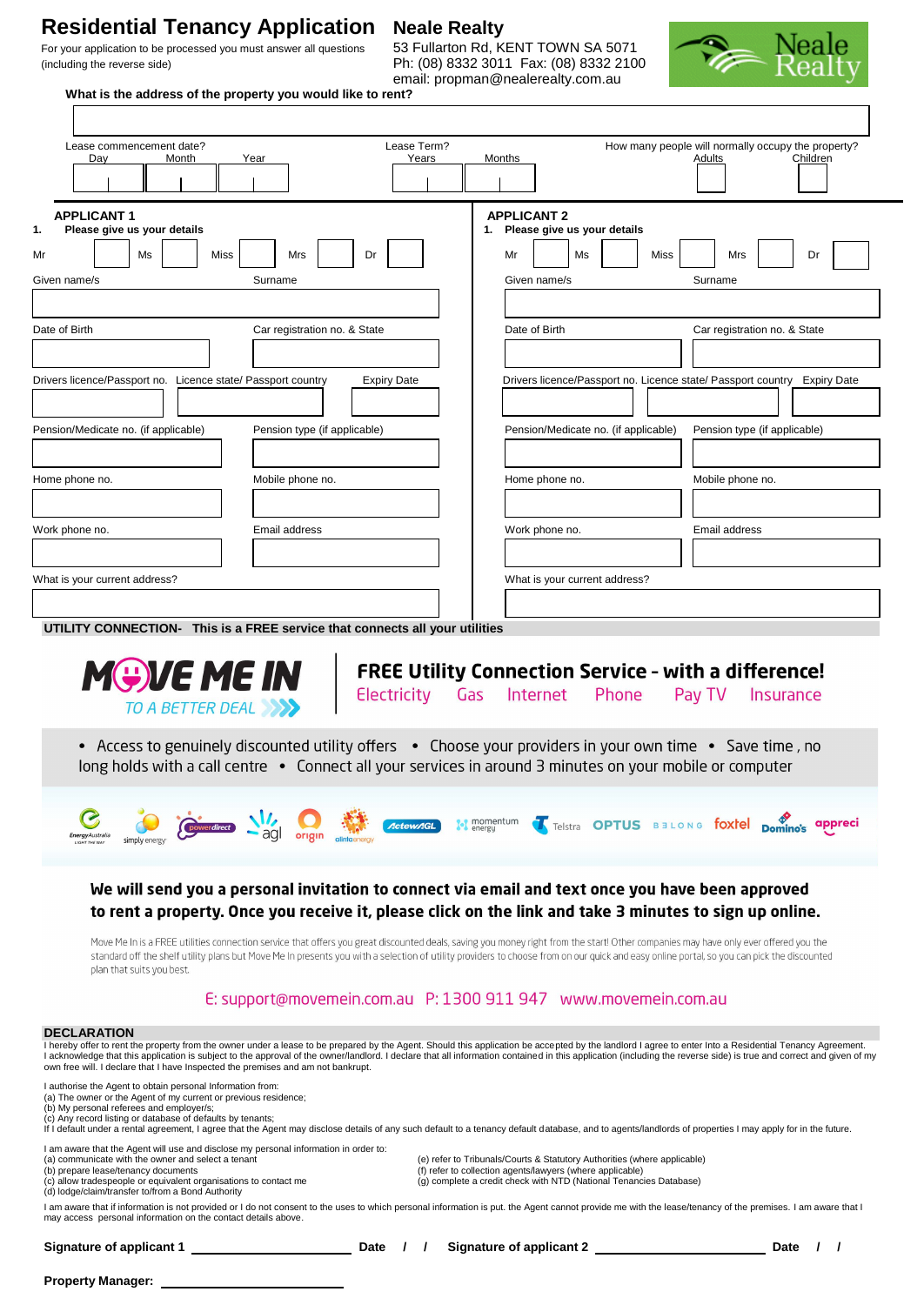## **APPLICANT 1**

|                                                                                                                                                                                                                                                                                                                                                                                                                                                                    | 2. How long have you lived at your current address?                                        |                  |                     | 2. | How long have you lived at your current address?                                           |       |  |                  |                                                                                |
|--------------------------------------------------------------------------------------------------------------------------------------------------------------------------------------------------------------------------------------------------------------------------------------------------------------------------------------------------------------------------------------------------------------------------------------------------------------------|--------------------------------------------------------------------------------------------|------------------|---------------------|----|--------------------------------------------------------------------------------------------|-------|--|------------------|--------------------------------------------------------------------------------|
|                                                                                                                                                                                                                                                                                                                                                                                                                                                                    | Years                                                                                      | Months           |                     |    |                                                                                            | Years |  | Months           |                                                                                |
|                                                                                                                                                                                                                                                                                                                                                                                                                                                                    | Please tell us about this rented property<br>Name of landlord or agent                     |                  |                     |    | Please tell us about this rented property<br>Name of landlord or agent                     |       |  |                  |                                                                                |
|                                                                                                                                                                                                                                                                                                                                                                                                                                                                    |                                                                                            |                  |                     |    |                                                                                            |       |  |                  |                                                                                |
|                                                                                                                                                                                                                                                                                                                                                                                                                                                                    | Landlord/agent's phone no.                                                                 | Weekly rent paid |                     |    | Landlord/agent's phone no.                                                                 |       |  | Weekly rent paid |                                                                                |
|                                                                                                                                                                                                                                                                                                                                                                                                                                                                    |                                                                                            | \$               |                     |    |                                                                                            |       |  | \$               |                                                                                |
|                                                                                                                                                                                                                                                                                                                                                                                                                                                                    | Why are you leaving this address?                                                          |                  |                     |    | Why are you leaving this address?                                                          |       |  |                  |                                                                                |
|                                                                                                                                                                                                                                                                                                                                                                                                                                                                    |                                                                                            |                  |                     |    |                                                                                            |       |  |                  |                                                                                |
| 3.                                                                                                                                                                                                                                                                                                                                                                                                                                                                 | What was your previous residential address?                                                |                  |                     | 3. | What was your previous residential address?                                                |       |  |                  |                                                                                |
|                                                                                                                                                                                                                                                                                                                                                                                                                                                                    |                                                                                            |                  |                     |    |                                                                                            |       |  |                  |                                                                                |
|                                                                                                                                                                                                                                                                                                                                                                                                                                                                    | Please give us further information about this rented property<br>Name of landlord or agent |                  |                     |    | Please give us further information about this rented property<br>Name of landlord or agent |       |  |                  |                                                                                |
|                                                                                                                                                                                                                                                                                                                                                                                                                                                                    |                                                                                            |                  |                     |    |                                                                                            |       |  |                  |                                                                                |
|                                                                                                                                                                                                                                                                                                                                                                                                                                                                    | Landlord/agent's phone no.                                                                 | Weekly rent paid |                     |    | Landlord/agent's phone no.                                                                 |       |  | Weekly rent paid |                                                                                |
|                                                                                                                                                                                                                                                                                                                                                                                                                                                                    |                                                                                            | \$               |                     |    |                                                                                            |       |  | \$               |                                                                                |
|                                                                                                                                                                                                                                                                                                                                                                                                                                                                    | How long did you live at this address?                                                     |                  |                     |    | How long did you live at this address?                                                     |       |  |                  |                                                                                |
|                                                                                                                                                                                                                                                                                                                                                                                                                                                                    | Years                                                                                      | Months           |                     |    |                                                                                            | Years |  | Months           |                                                                                |
|                                                                                                                                                                                                                                                                                                                                                                                                                                                                    | Why did you leave this address?                                                            |                  |                     |    | Why did you leave this address?                                                            |       |  |                  |                                                                                |
|                                                                                                                                                                                                                                                                                                                                                                                                                                                                    |                                                                                            |                  |                     |    |                                                                                            |       |  |                  |                                                                                |
| 4.                                                                                                                                                                                                                                                                                                                                                                                                                                                                 | Please provide your employment details<br>What is your occupation?                         |                  |                     |    | 4. Please provide your employment details<br>What is your occupation?                      |       |  |                  |                                                                                |
|                                                                                                                                                                                                                                                                                                                                                                                                                                                                    |                                                                                            |                  |                     |    |                                                                                            |       |  |                  |                                                                                |
|                                                                                                                                                                                                                                                                                                                                                                                                                                                                    | Employer's name (inc. accountant if self employed or institution if a student)             |                  |                     |    |                                                                                            |       |  |                  | Employer's name (inc. accountant if self employed or institution if a student) |
|                                                                                                                                                                                                                                                                                                                                                                                                                                                                    |                                                                                            |                  |                     |    |                                                                                            |       |  |                  |                                                                                |
|                                                                                                                                                                                                                                                                                                                                                                                                                                                                    | Employer's address                                                                         |                  |                     |    | Employer's address                                                                         |       |  |                  |                                                                                |
|                                                                                                                                                                                                                                                                                                                                                                                                                                                                    |                                                                                            |                  |                     |    |                                                                                            |       |  |                  |                                                                                |
|                                                                                                                                                                                                                                                                                                                                                                                                                                                                    | Contact name                                                                               | Phone no.        |                     |    | Contact name                                                                               |       |  | Phone no.        |                                                                                |
|                                                                                                                                                                                                                                                                                                                                                                                                                                                                    |                                                                                            |                  |                     |    |                                                                                            |       |  |                  | Weekly income                                                                  |
|                                                                                                                                                                                                                                                                                                                                                                                                                                                                    | Length of employment<br>Years                                                              | Months           | Weekly income<br>\$ |    | Length of employment                                                                       | Years |  | Months           | \$                                                                             |
| 5.                                                                                                                                                                                                                                                                                                                                                                                                                                                                 | Next of kin details (not residing with you)                                                |                  |                     |    | 5. Next of kin details (not residing with you)                                             |       |  |                  |                                                                                |
|                                                                                                                                                                                                                                                                                                                                                                                                                                                                    | Surname                                                                                    | Given name/s     |                     |    | Surname                                                                                    |       |  | Given name/s     |                                                                                |
|                                                                                                                                                                                                                                                                                                                                                                                                                                                                    |                                                                                            |                  |                     |    |                                                                                            |       |  |                  |                                                                                |
|                                                                                                                                                                                                                                                                                                                                                                                                                                                                    | Home no.                                                                                   | Work/mobile      |                     |    | Home no.                                                                                   |       |  | Work/mobile      |                                                                                |
|                                                                                                                                                                                                                                                                                                                                                                                                                                                                    |                                                                                            |                  |                     |    |                                                                                            |       |  |                  |                                                                                |
|                                                                                                                                                                                                                                                                                                                                                                                                                                                                    | Relationship to you                                                                        |                  |                     |    | Relationship to you                                                                        |       |  |                  |                                                                                |
| 6.                                                                                                                                                                                                                                                                                                                                                                                                                                                                 |                                                                                            |                  |                     | 6. |                                                                                            |       |  |                  |                                                                                |
| Please provide two personal references (not related to you) Please<br>Please provide two personal references (not related to you) Please<br>ensure each has agreed for you to nominate them as a referee and<br>ensure each has agreed for you to nominate them as a referee and<br>names must be given that can be contacted during business hours<br>names must be given that can be contacted during business hours<br>1. Surname<br>Given name/s<br>1. Surname |                                                                                            |                  |                     |    | Given name/s                                                                               |       |  |                  |                                                                                |
|                                                                                                                                                                                                                                                                                                                                                                                                                                                                    |                                                                                            |                  |                     |    |                                                                                            |       |  |                  |                                                                                |
|                                                                                                                                                                                                                                                                                                                                                                                                                                                                    | Home no.                                                                                   | Work/mobile      |                     |    | Home no.                                                                                   |       |  | Work/mobile      |                                                                                |
|                                                                                                                                                                                                                                                                                                                                                                                                                                                                    |                                                                                            |                  |                     |    |                                                                                            |       |  |                  |                                                                                |
|                                                                                                                                                                                                                                                                                                                                                                                                                                                                    | 2. Surname                                                                                 | Given name/s     |                     |    | 2. Surname                                                                                 |       |  | Given name/s     |                                                                                |
|                                                                                                                                                                                                                                                                                                                                                                                                                                                                    | Home no.                                                                                   | Work/mobile      |                     |    | Home no.                                                                                   |       |  | Work/mobile      |                                                                                |
|                                                                                                                                                                                                                                                                                                                                                                                                                                                                    |                                                                                            |                  |                     |    |                                                                                            |       |  |                  |                                                                                |
|                                                                                                                                                                                                                                                                                                                                                                                                                                                                    |                                                                                            |                  |                     |    |                                                                                            |       |  |                  |                                                                                |

**APPLICANT 2**